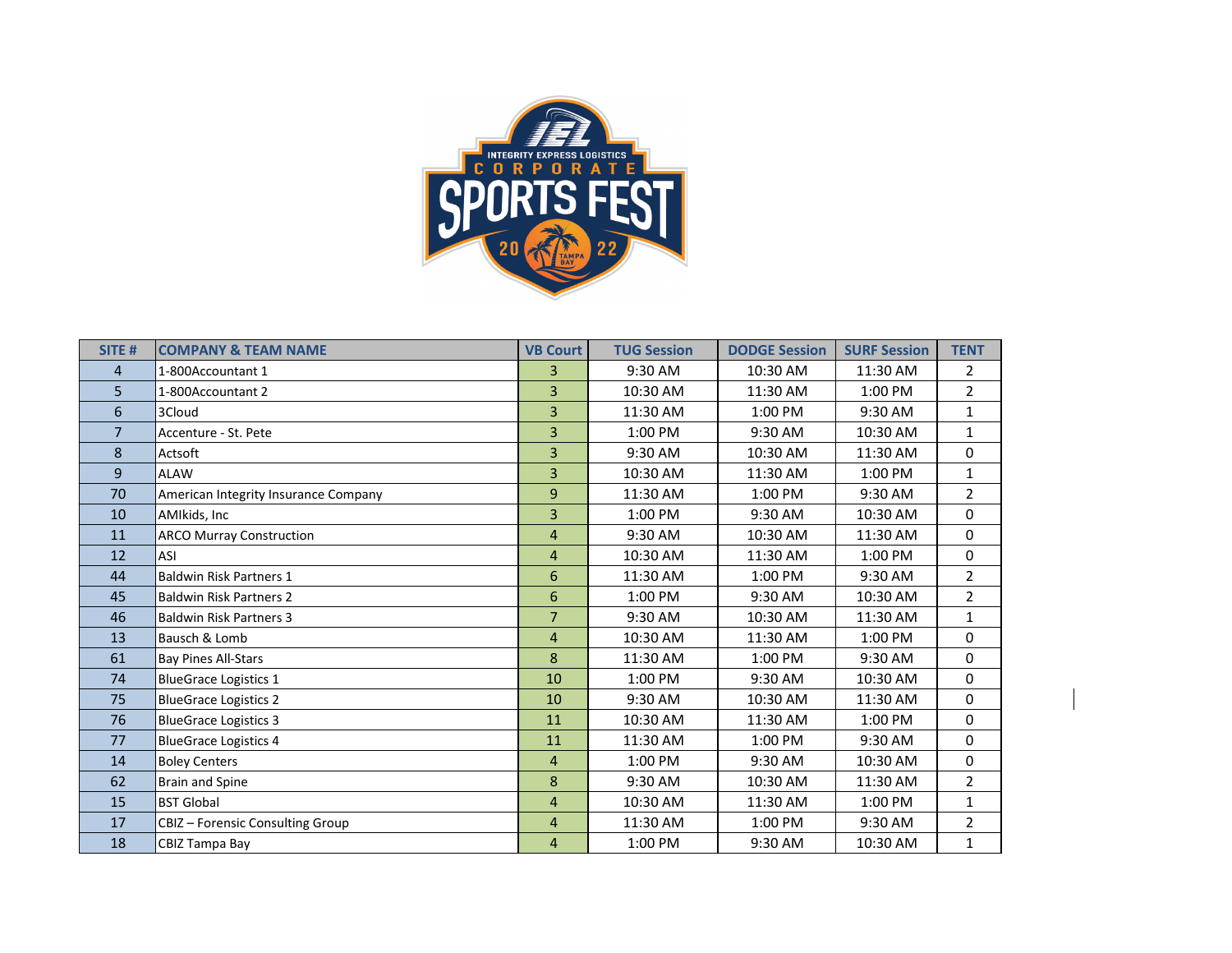

| SITE#          | <b>COMPANY &amp; TEAM NAME</b>        | <b>VB Court</b> | <b>TUG Session</b> | <b>DODGE Session</b> | <b>SURF Session</b> | <b>TENT</b>    |
|----------------|---------------------------------------|-----------------|--------------------|----------------------|---------------------|----------------|
| 16             | <b>CLA</b>                            | 4               | 9:30 AM            | 10:30 AM             | 11:30 AM            | 1              |
| 19             | CoAdvantage                           | 4               | 10:30 AM           | 11:30 AM             | 1:00 PM             | $\overline{2}$ |
| $\overline{2}$ | College Hunks - Trash Butler          | 3               | 11:30 AM           | 1:00 PM              | 9:30 AM             | $\overline{2}$ |
| 20             | <b>Commercial Lighting Company</b>    | 4               | $1:00$ PM          | 9:30 AM              | 10:30 AM            | $\mathbf{1}$   |
| 67             | Delta                                 | 9               | 9:30 AM            | 10:30 AM             | 11:30 AM            | $\mathbf{1}$   |
| 101            | Direct Components, Inc.               | $\mathbf{1}$    | 10:30 AM           | 11:30 AM             | 1:00 PM             | $\overline{2}$ |
| 22             | Dixon Hughes Goodman                  | 5               | 11:30 AM           | 1:00 PM              | 9:30 AM             | $\mathbf{1}$   |
| 23             | <b>DocuPhase</b>                      | 5               | 1:00 PM            | 9:30 AM              | 10:30 AM            | 0              |
| 24             | <b>DPR Construction</b>               | 5               | 9:30 AM            | 10:30 AM             | 11:30 AM            | $\overline{2}$ |
| 25             | <b>ETHOS RISK SERVICES LLC</b>        | 5               | 10:30 AM           | 11:30 AM             | 1:00 PM             | $\overline{2}$ |
| 26             | <b>EVO Payments</b>                   | 5               | 11:30 AM           | 1:00 PM              | 9:30 AM             | $\mathbf{1}$   |
| 27             | Federal Award Management Registration | 5               | 1:00 PM            | 9:30 AM              | 10:30 AM            | $\mathbf{1}$   |
| 28             | FIS <sub>1</sub>                      | 5               | 9:30 AM            | 10:30 AM             | 11:30 AM            | 0              |
| 29             | FIS <sub>2</sub>                      | 5               | 10:30 AM           | 11:30 AM             | 1:00 PM             | 0              |
| 31             | Frank Crum                            | 6               | 1:00 PM            | 9:30 AM              | 10:30 AM            | $\overline{2}$ |
| 32             | Franklin Street                       | 6               | 9:30 AM            | 10:30 AM             | 11:30 AM            | 0              |
| 71             | <b>GE Aviation</b>                    | 10              | 10:30 AM           | 11:30 AM             | 1:00 PM             | 0              |
| 33             | <b>Geographic Solutions</b>           | 6               | 11:30 AM           | 1:00 PM              | 9:30 AM             | $\overline{2}$ |
| 34             | <b>Great Bay Distributors</b>         | 6               | $1:00$ PM          | 9:30 AM              | 10:30 AM            | $\mathbf{1}$   |
| 35             | <b>Grow Financial FCU</b>             | 6               | 9:30 AM            | 10:30 AM             | 11:30 AM            | 0              |
| 36             | Harper Limbach                        | $\overline{7}$  | 10:30 AM           | 11:30 AM             | 1:00 PM             | $\overline{2}$ |
| 37             | Harvard Jolly, Inc.                   | $\overline{7}$  | 11:30 AM           | 1:00 PM              | 9:30 AM             | 0              |
| 38             | <b>HCSO District V</b>                | $\overline{7}$  | 1:00 PM            | 9:30 AM              | 10:30 AM            | 0              |
| <b>SP</b>      | <b>Hivelocity Inc 1</b>               | $\overline{1}$  | 9:30 AM            | 10:30 AM             | 11:30 AM            | 0              |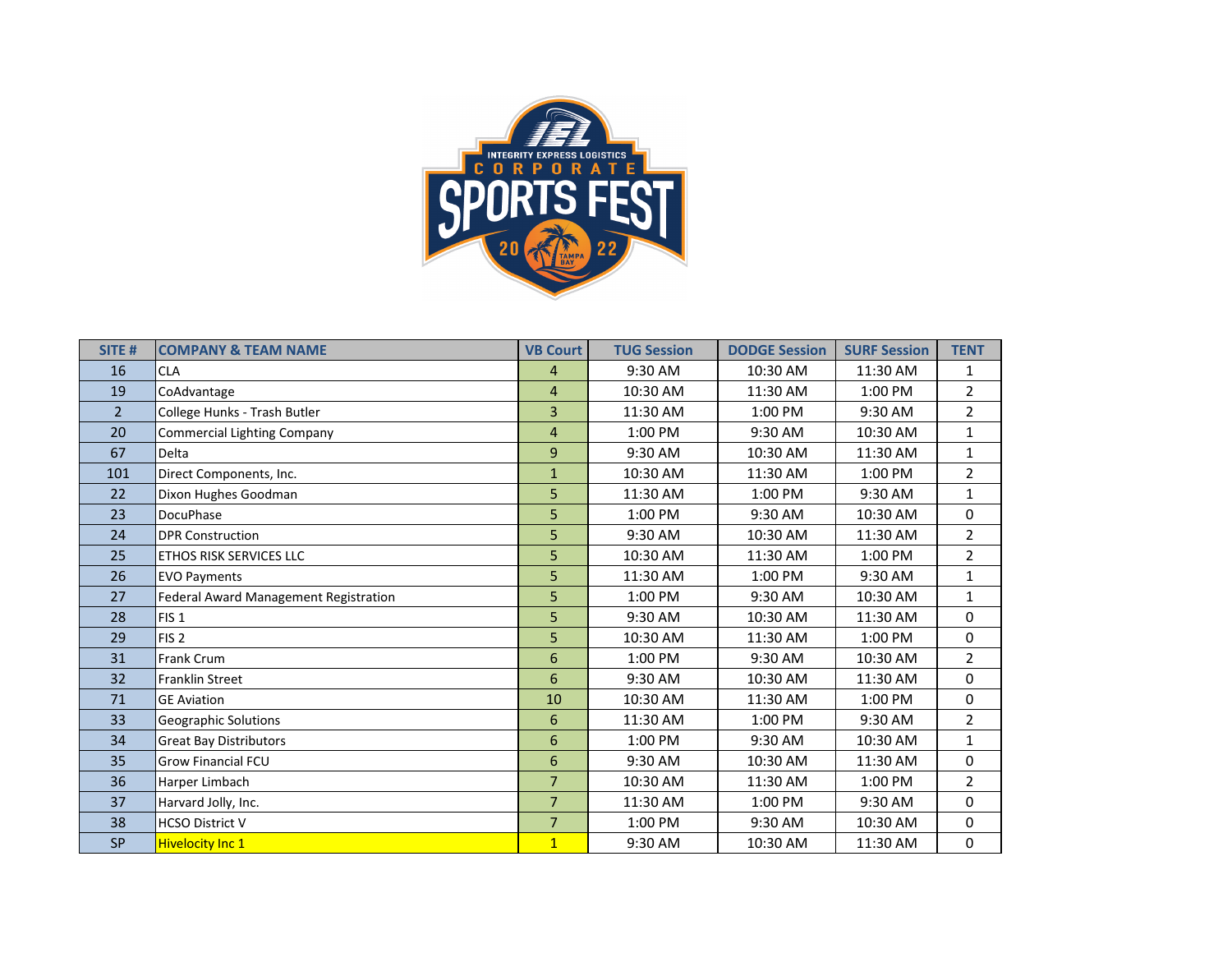

| SITE #    | <b>COMPANY &amp; TEAM NAME</b>       | <b>VB Court</b> | <b>TUG Session</b> | <b>DODGE Session</b> | <b>SURF Session</b> | <b>TENT</b>    |
|-----------|--------------------------------------|-----------------|--------------------|----------------------|---------------------|----------------|
| <b>SP</b> | <b>Hivelocity Inc 2</b>              | $\overline{2}$  | 10:30 AM           | 11:30 AM             | 1:00 PM             | 0              |
| 72        | HydroMassage                         | 10              | 11:30 AM           | 1:00 PM              | 9:30 AM             | $\overline{2}$ |
| <b>SP</b> | <b>Integrity Express Logistics 1</b> | $\mathbf{1}$    | 1:00 PM            | 9:30 AM              | 10:30 AM            | 0              |
| <b>SP</b> | <b>Integrity Express Logistics 2</b> | $\overline{1}$  | 9:30 AM            | 10:30 AM             | 11:30 AM            | 0              |
| <b>SP</b> | <b>Integrity Express Logistics 3</b> | $\overline{2}$  | 10:30 AM           | 11:30 AM             | 1:00 PM             | 0              |
| <b>SP</b> | <b>Integrity Express Logistics 4</b> | $\overline{2}$  | 11:30 AM           | 1:00 PM              | 9:30 AM             | 0              |
| 64        | John's Hopkins All Children's Periop | 8               | 1:00 PM            | 9:30 AM              | 10:30 AM            | 1              |
| 39        | Kforce                               | $\overline{7}$  | 9:30 AM            | 10:30 AM             | 11:30 AM            | $\mathbf{0}$   |
| 40        | Kiewit                               | $\overline{7}$  | 10:30 AM           | 11:30 AM             | 1:00 PM             | $\overline{2}$ |
| 41        | Leader Tech Inc.                     | 6               | 11:30 AM           | 1:00 PM              | 9:30 AM             | $\overline{2}$ |
| 42        | Leadership Tampa Bay                 | 6               | 1:00 PM            | 9:30 AM              | 10:30 AM            | $\mathbf{1}$   |
| 43        | <b>LRD Fencing</b>                   | 6               | 9:30 AM            | 10:30 AM             | 11:30 AM            | 0              |
| 47        | <b>Mad Mobile</b>                    | $\overline{7}$  | 10:30 AM           | 11:30 AM             | 1:00 PM             | $\overline{2}$ |
| <b>SP</b> | <b>MaintenX1</b>                     | $\overline{1}$  | 11:30 AM           | 1:00 PM              | 9:30 AM             | 0              |
| <b>SP</b> | <b>MaintenX2</b>                     | $\overline{2}$  | 1:00 PM            | 9:30 AM              | 10:30 AM            | 0              |
| 73        | Marsh McLennan Agency                | 10              | 9:30 AM            | 10:30 AM             | 11:30 AM            | $\overline{2}$ |
| 51        | Mease Countryside                    | 8               | 10:30 AM           | 11:30 AM             | 1:00 PM             | $\overline{2}$ |
| 48        | Mediagistic                          | $\overline{7}$  | 11:30 AM           | 1:00 PM              | 9:30 AM             | $\overline{2}$ |
| 49        | <b>Mid Atlantic Finance</b>          | $\overline{7}$  | 1:00 PM            | 9:30 AM              | 10:30 AM            | $\overline{2}$ |
| 50        | Midflorida Credit Union              | $\overline{7}$  | 9:30 AM            | 10:30 AM             | 11:30 AM            | $\mathbf{1}$   |
| 60        | <b>Moffitt Cancer Center</b>         | 9               | 10:30 AM           | 11:30 AM             | 1:00 PM             | 0              |
| <b>SP</b> | <b>Monster Hydro</b>                 | $\mathbf{1}$    | 11:30 AM           | 1:00 PM              | 9:30 AM             | 0              |
| 78        | <b>Moss Construction</b>             | 11              | 1:00 PM            | 9:30 AM              | 10:30 AM            | $\mathbf{1}$   |
| 52        | North Bay Hospital                   | 8               | 9:30 AM            | 10:30 AM             | 11:30 AM            | 1              |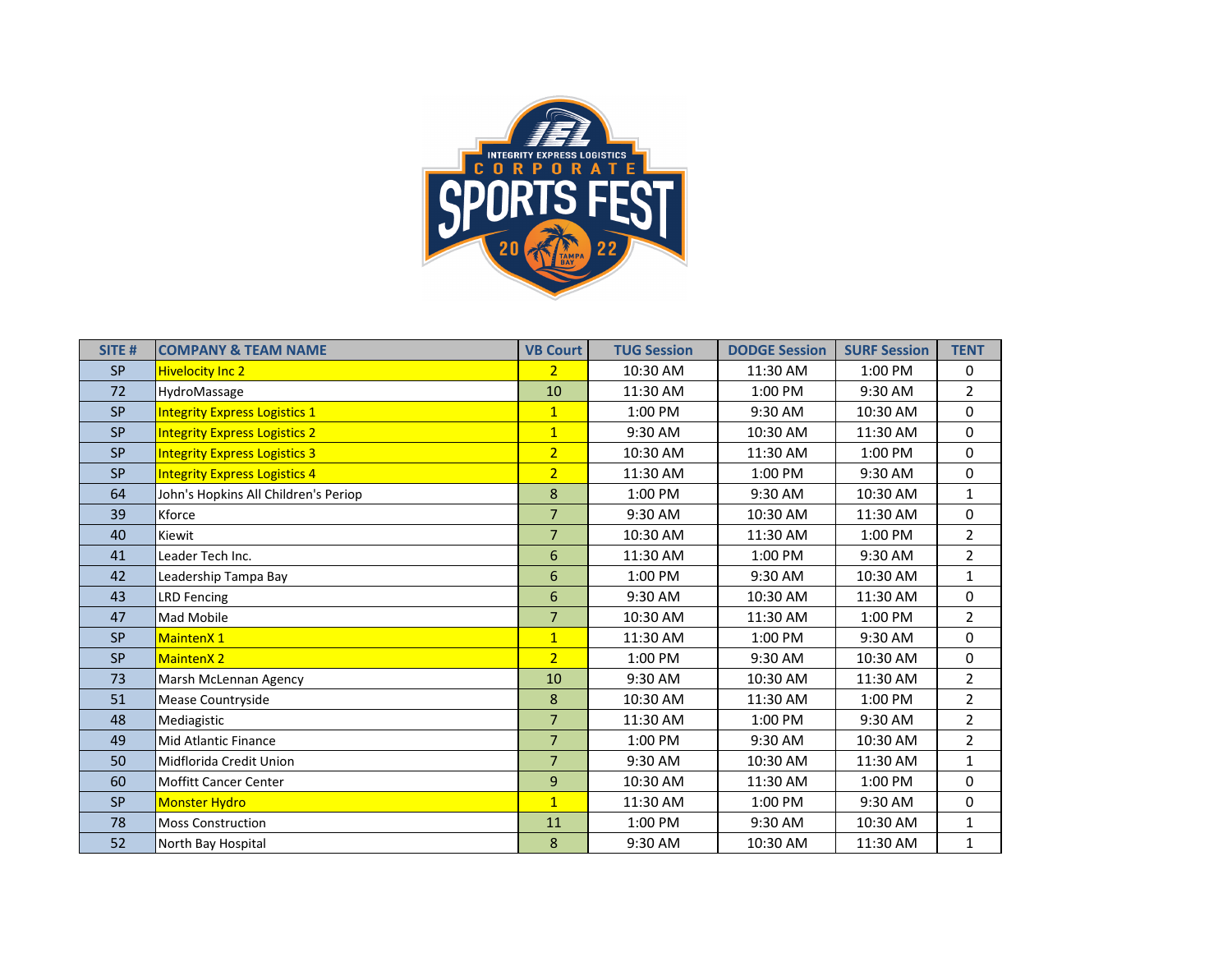

| SITE <sub>#</sub> | <b>COMPANY &amp; TEAM NAME</b>  | <b>VB Court</b> | <b>TUG Session</b> | <b>DODGE Session</b> | <b>SURF Session</b> | <b>TENT</b>    |
|-------------------|---------------------------------|-----------------|--------------------|----------------------|---------------------|----------------|
| 79                | Pepin Academies                 | 11              | 10:30 AM           | 11:30 AM             | 1:00 PM             | 1              |
| 56                | Physician Partners 1            | 9               | 11:30 AM           | 1:00 PM              | 9:30 AM             | $\overline{a}$ |
| 57                | Physician Partners 2            | 9               | 1:00 PM            | 9:30 AM              | 10:30 AM            | 1              |
| <b>SP</b>         | Pinnacle Home Care 1            | $\overline{2}$  | 9:30 AM            | 10:30 AM             | 11:30 AM            | 0              |
| <b>SP</b>         | <b>Pinnacle Home Care 2</b>     | $\overline{2}$  | 10:30 AM           | 11:30 AM             | 1:00 PM             | 0              |
| <b>SP</b>         | <b>Pinnacle Home Care 3</b>     | $\overline{1}$  | 11:30 AM           | 1:00 PM              | 9:30 AM             | 0              |
| 80                | Poeple working better together  | 11              | 1:00 PM            | 9:30 AM              | 10:30 AM            | $\mathbf{1}$   |
| <b>SP</b>         | Power Design Inc 1              | $\overline{1}$  | 9:30 AM            | 10:30 AM             | 11:30 AM            | 0              |
| <b>SP</b>         | Power Design Inc 2              | $\overline{2}$  | 10:30 AM           | 11:30 AM             | 1:00 PM             | 0              |
| 81                | Progressive Home                | 12              | 11:30 AM           | 1:00 PM              | 9:30 AM             | 0              |
| 82                | <b>Quality Carriers</b>         | 12              | 1:00 PM            | 9:30 AM              | 10:30 AM            | $\mathbf{1}$   |
| 83                | <b>REEDTMS LOGISTICS</b>        | 12              | 9:30 AM            | 10:30 AM             | 11:30 AM            | $\overline{2}$ |
| 59                | Remember Me NFP                 | 9               | 10:30 AM           | 11:30 AM             | 1:00 PM             | 0              |
| 84                | Rivero, Gordimer & Company      | 12              | 11:30 AM           | 1:00 PM              | 9:30 AM             | 0              |
| 69                | Southwest Airlines              | 9               | 1:00 PM            | 9:30 AM              | 10:30 AM            | $\overline{2}$ |
| 68                | SouthWest Airlines Orlando      | 9               | 9:30 AM            | 10:30 AM             | 11:30 AM            | $\overline{2}$ |
| 85                | <b>Spathe Systems LLC</b>       | 12              | 10:30 AM           | 11:30 AM             | 1:00 PM             | 0              |
| 53                | St Anthonys Hospital            | 8               | 11:30 AM           | 1:00 PM              | 9:30 AM             | $\mathbf{1}$   |
| 54                | St. Joseph's Hospital-North     | 8               | 1:00 PM            | 9:30 AM              | 10:30 AM            | $\mathbf{1}$   |
| 55                | St. Joseph's Hospitals          | 8               | 9:30 AM            | 10:30 AM             | 11:30 AM            | $\mathbf{1}$   |
| <b>SP</b>         | <b>St. Petersburg College</b>   | $\overline{2}$  | 10:30 AM           | 11:30 AM             | 1:00 PM             | 0              |
| $\mathbf{1}$      | Stay In Step                    | 3               | 11:30 AM           | 1:00 PM              | 9:30 AM             | 0              |
| 58                | <b>Surgical Resources Group</b> | 9               | 1:00 PM            | 9:30 AM              | 10:30 AM            | $\mathbf{1}$   |
| 86                | System Soft Technologies        | 10              | 9:30 AM            | 10:30 AM             | 11:30 AM            | 1              |